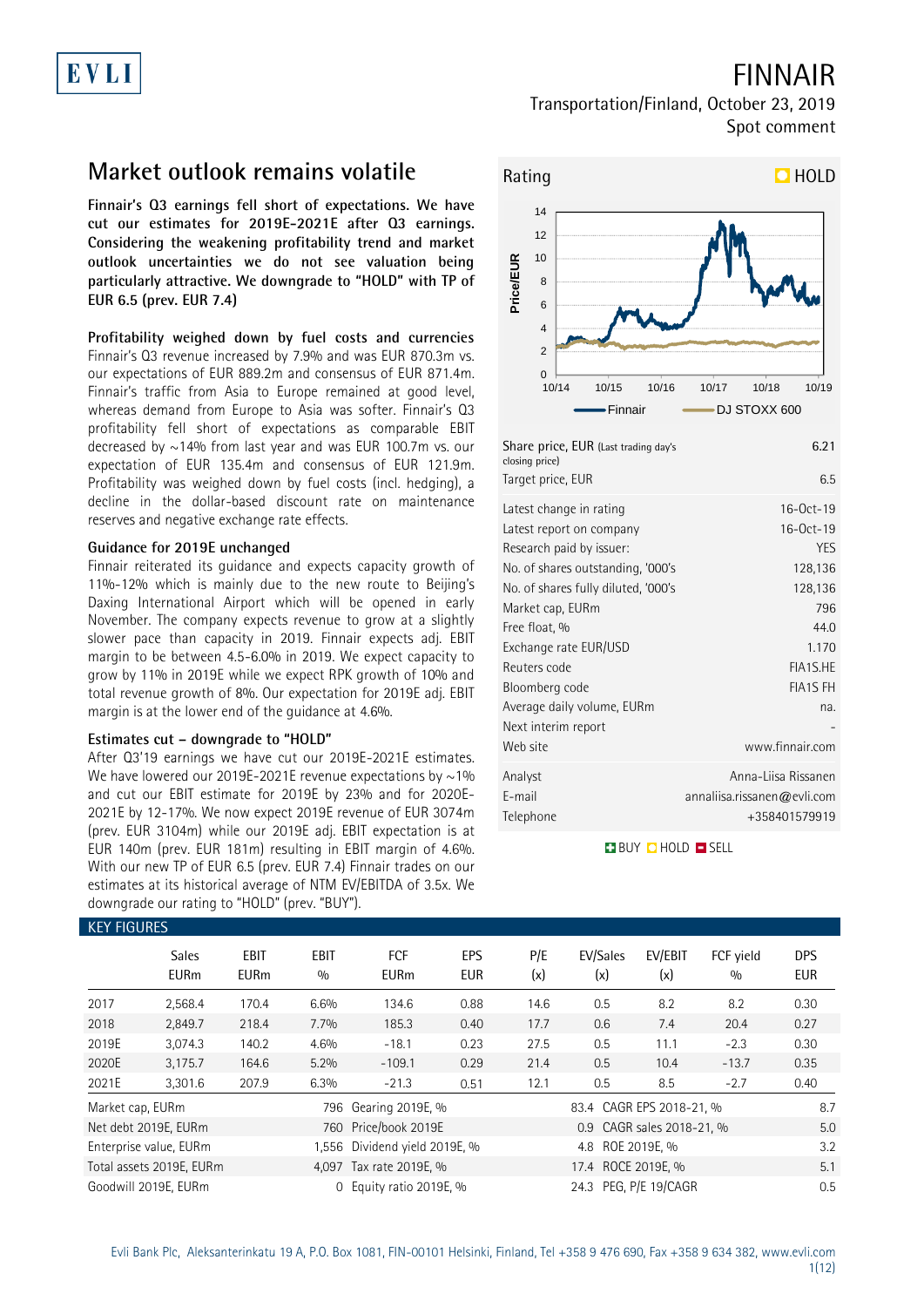### **Profitability weighed down by fuel costs and currencies**

Finnair's Q3 revenue increased by 7.9% and was EUR 870.3m vs. our expectation of EUR 889.2m and consensus of EUR 871.4m. The revenue was boosted by increased passenger numbers (11.9%  $y/y$ ). Especially the European traffic development was good as well as traffic in North America due to the new Los Angeles route which was opened last March. Finnair's traffic from Asia to Europe remained at good level, whereas demand from Europe to Asia was softer. Capacity (ASK) increased by 9.5% y/y while RASK decreased by 1.5% y/y. Finnair's Q3 profitability fell short of expectations as comparable EBIT decreased by ~14% from last year and was EUR 100.7m vs. our expectation of EUR 135.4m and consensus of EUR 121.9m. Profitability was weighed down by fuel costs (incl. hedging), a decline in the dollar-based discount rate on maintenance reserves and negative exchange rate effects. Also, softening demand in cargo impacted Finnair's Q3 earnings.

### **Global uncertainties increasing risks**

We expect the market outlook to remain volatile in the latter half of the year as the global economies of Finnair's key markets are slowing down and the uncertainties surrounding global trade, such as Brexit and US-China trade talks continue which could have an impact on air travel and cargo demand. We have already seen some softening in cargo demand especially in Asia and we expect the market environment to remain challenging. Finnair experienced some lower air travel demand in Hong Kong in Q3 and we expect this to continue as long as the disorder continue. We expect Finnair to gain some competitive advantage in short term, especially in the European routes as Norwegian has cut down its capacity growth expectations for 2019 (Norwegian expects capacity growth of 0-5% in 2019). Considering the tight competition, we expect the advantages to last only for a short time.

### **Guidance for 2019E unchanged**

Finnair reiterated its guidance and expects capacity growth of 11%-12% which is mainly due to the new route to Beijing's Daxing International Airport which will be opened in early November. The company expects revenue to grow at a slightly slower pace than capacity in 2019E. Finnair expects adj. EBIT margin to be between 4.5-6.0% in 2019, assuming no material changes in fuel prices and exchange rates. We expect capacity to grow by 11% in 2019E while we expect RPK growth of 10% and total revenue growth of 8%. Our expectation for 2019E adj. EBIT margin is at the lower end of the guidance at 4.6%.

### **Estimates cut – downgrade to "HOLD"**

After Q3'19 earnings we have cut our 2019E-2021E estimates. We have lowered our 2019E-2021E revenue expectations by  $\sim$  1% and cut our EBIT estimate for 2019E by 23% and for 2020E-2021E by 12-17%. We now expect 2019E revenue of EUR 3074m (prev. EUR 3104m) while our 2019E adj. EBIT expectation is at EUR 140m (prev. EUR 181m) resulting in EBIT margin of 4.6%. Considering the weakening profitability trend and market outlook uncertainties we do not see valuation being particularly attractive. With our new TP of EUR 6.5 (prev. EUR 7.4) Finnair trades on our estimates at its historical average of NTM EV/EBITDA of 3.5x. After estimates cut we downgrade our rating to "HOLD" (prev. "BUY").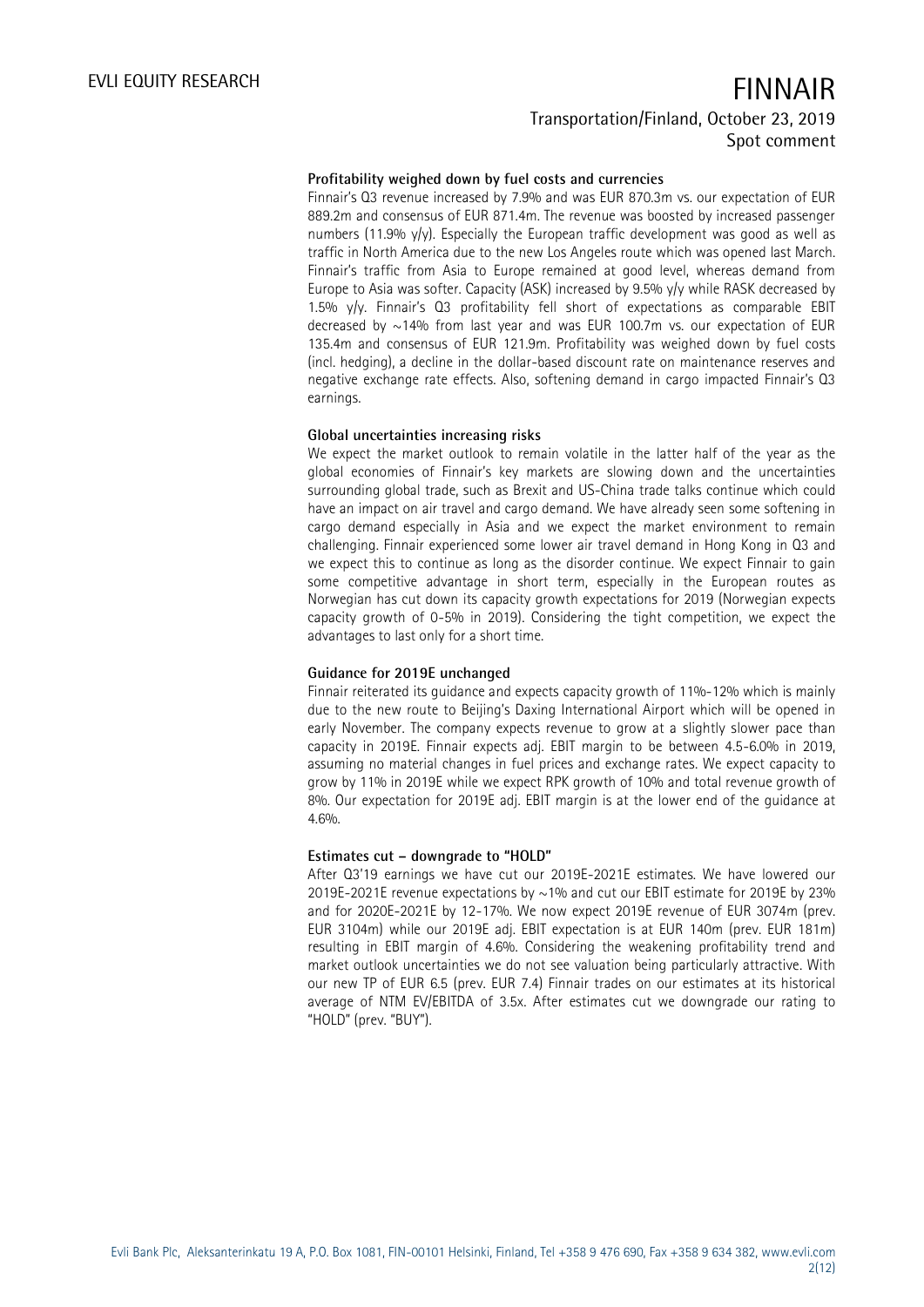### Transportation/Finland, October 23, 2019 Spot comment

| FINNAIR                    | 2015         | 2016           | 2017          | 2018          | 2019E          | 2019E          | 2019E          | 2019E          | 2019E       |
|----------------------------|--------------|----------------|---------------|---------------|----------------|----------------|----------------|----------------|-------------|
| <b>EURm</b>                | $\mathsf{F}$ | $\mathsf{F}$   | $\mathsf{FY}$ | $\mathsf{FY}$ | Q <sub>1</sub> | Q <sub>2</sub> | Q <sub>3</sub> | Q <sub>4</sub> | BY          |
| Passengers (thousands)     | 10294        | 10866          | 11905         | 13281         | 3148           | 3910           | 4088           | 3451           | 14597       |
| y/y change                 | 7%           | 6 %            | 10%           | 12%           | 4%             | 13%            | 12%            | 9%             | 10 %        |
| ASK (mkm)                  | 31836        | 33 914         | 36922         | 42 386        | 10 670         | 12 308         | 12 624         | 11 457         | 47 059      |
| y/y change                 | 3%           | 7%             | 9%            | 14,8 %        | 10%            | 15%            | 10%            | 9%             | 11,0%       |
| RPK (mkm)                  | 25 5 9 2     | 27 065         | 30 749        | 34 660        | 8 3 5 6        | 10 152         | 10879          | 8812           | 38 200      |
| y/y change                 | 3 %          | 6 %            | 14 %          | 13 %          | 4%             | 14,8 %         | 12 %           | 9%             | 10%         |
| Load factor (RPK/ASK), PLF | 80,4 %       | 79,8 %         | 83,3 %        | 81,8 %        | 78,3%          | 82,5%          | 86,2%          | 76,9%          | 81,2 %      |
| y/y change                 | $0,2% - p$   | $-0,6% - p$    | $3,5% - p$    | $-1,5% - p$   | $-4,6% - p$    | $-0,1%$ - $p$  | $1,7% - p$     | $0,0% - p$     | $-0,6% - p$ |
| Total revenue              | 2255         | 2317           | 2569          | 2850          | 673            | 793            | 870            | 738            | 3074        |
| YoY change                 | $-1.96$      | 3%             | 11%           | 11 %          | 5 %            | 10 %           | 8 %            | 8 %            | 8 %         |
| Other income               | 85           | 76             | 77            | 74            | 15             | 13             | 13             | 18             | 59          |
| Staff costs                | $-353$       | $-363$         | $-423$        | $-500$        | $-130$         | $-137$         | $-132$         | $-133$         | $-531$      |
| y/y change                 | 2%           | 3 %            | 17 %          | 18 %          | 5 %            | 3%             | 6 %            | 11%            | 6 %         |
| % of revenue               | 16 %         | 16 %           | 16 %          | 18 %          | 19 %           | 17%            | 15%            | 18 %           | 17%         |
| Fuel                       | $-596$       | $-492$         | $-472$        | $-581$        | $-145$         | $-181$         | $-190$         | $-168$         | $-684$      |
| y/y change                 | $-10%$       | $-17%$         | $-4%$         | 23 %          | 14 %           | 24 %           | 17%            | 16 %           | 18 %        |
| % of revenue               | 26 %         | 21 %           | 18 %          | 20 %          | 22 %           | 23 %           | 22 %           | 23 %           | 22 %        |
| Other OPEX                 | $-1160$      | $-1268$        | $-1314$       | $-1330$       | $-353$         | $-363$         | $-380$         | $-365$         | $-1460$     |
| y/y change                 | 3%           | $\mathcal G$ % | 4%            | 1%            | 9%             | 11%            | 10 %           | 9%             | 10 %        |
| % of revenue               | 51 %         | 55 %           | 51 %          | 47%           | 52 %           | 46 %           | 44 %           | 49 %           | 47%         |
| Comparable EBITDA          | 132          | 161            | 300           | 513           | 60             | 126            | 182            | 90             | 458         |
| Depreciation               | $-108$       | $-106$         | $-129$        | $-294$        | $-76$          | $-79$          | $-81$          | $-82$          | $-317,4$    |
| Comparable EBIT            | 24           | 55             | 171           | 218           | $-16$          | 47             | 101            | 8              | 140         |
| Comp. EBIT-%               | 1.0%         | 2,4 %          | 6,6 %         | 7,7%          | $-2,4%$        | 5,9 %          | 11,6 %         | 1, 1, 96       | 4,6 %       |
| IAC & fair value changes   | 98           | 61             | 54            | 38            | $-2$           | $\mathbf{1}$   | $-6$           |                | $-7$        |
| <b>EBIT</b>                | 122          | 116            | 225           | 256           | $-18$          | 48             | 95             | 8              | 134         |

Sources: Finnair, Evli estimates



### **Fuel Price**

**Estimates**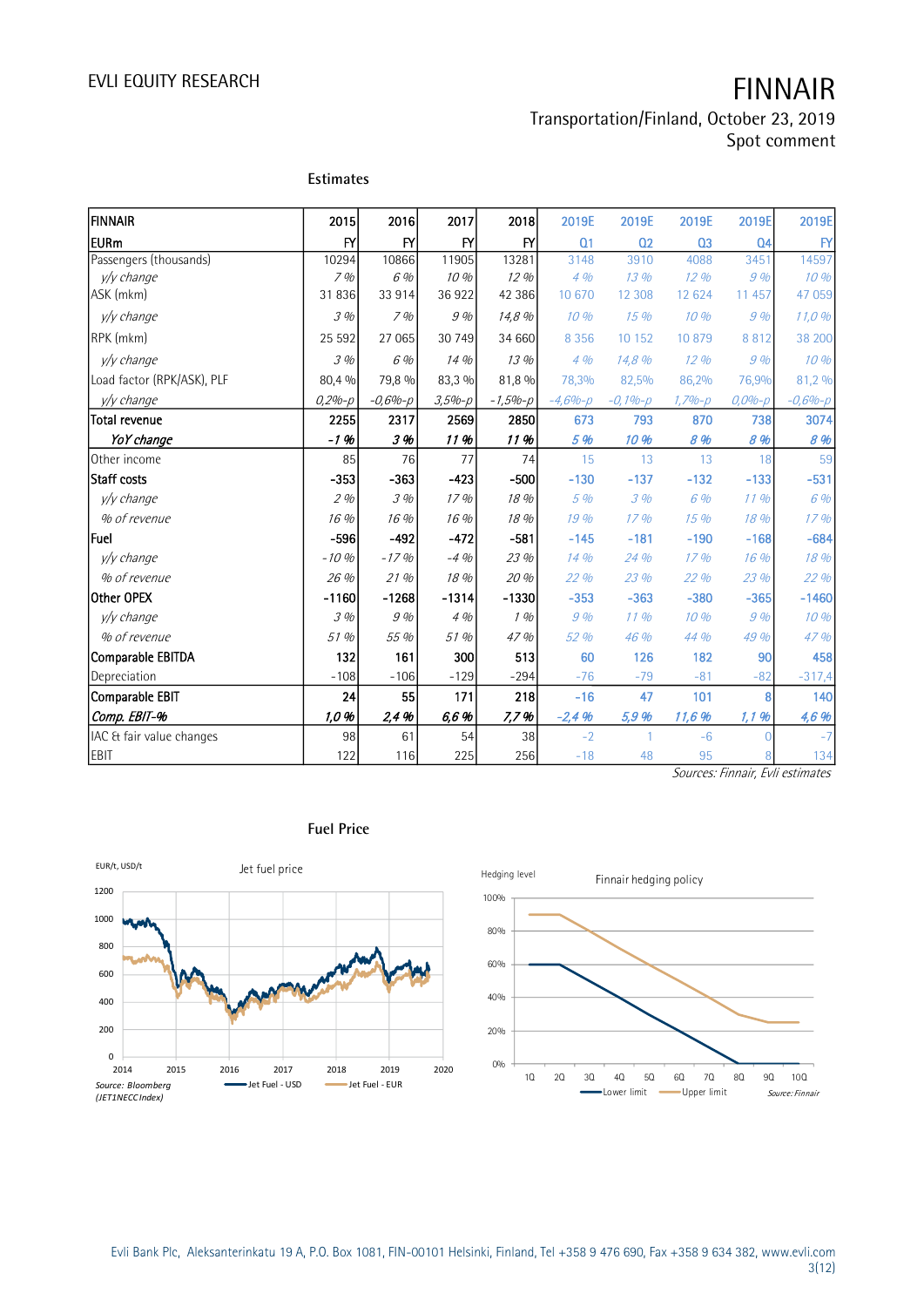**Finnair valuation vs. peers**

Our model treats Finnair's EUR 200m hybrid bond as 100% equity. Our estimates exclude IAC and fair value changes, but include hybrid interest. On our estimates, Finnair trades EV/EBITDA multiple of 3.4x and 3.5x in 19E-20E and EV/EBIT multiple of 11.1x and 10.4x, which translates into 5-26% premium compared to the peer group. Our new target price of EUR 6.5 (prev. EUR 7.4) values the shares at Finnair's 3yr historical average NTM EV/EBITDA (3.5x) on our FY19E estimates.



|                                           | <b>MCAP</b> |                                                                                                                                                      | EV/EBITDA EV/EBITDA EV/EBITDA |                 | EV/EBIT      | EV/EBIT      | EV/EBIT      | P/E          | P/E          | P/E          | P/B           | P/B                | P/B                |
|-------------------------------------------|-------------|------------------------------------------------------------------------------------------------------------------------------------------------------|-------------------------------|-----------------|--------------|--------------|--------------|--------------|--------------|--------------|---------------|--------------------|--------------------|
| <b>FINNAIR PEER GROUP</b>                 | local FX    | 19                                                                                                                                                   | 20                            | 21              | 19           | 20           | 21           | 19           | 20           | 21           | 19            | 20                 | 21                 |
| <b>Primary European peers</b>             |             |                                                                                                                                                      |                               |                 |              |              |              |              |              |              |               |                    |                    |
| <b>SAS AB</b>                             | 5195        | 6,1x                                                                                                                                                 | 4.9x                          | 4,2x            | 23,5x        | 12.7x        | 9,7x         | 22,2x        | 5.9x         | 3,9x         | 1,0x          | 0.8x               | 0,6x               |
| International Consolidated Airlines Group | 10223       | 3,6x                                                                                                                                                 | 3,2x                          | 2.9x            | 5,8x         | 5,2x         | 4.7x         | 5,4x         | 5,0x         | 4.6x         | 1,6x          | 1,3x               | 1,1x               |
| Air France-KLM SA                         | 4418        | 2.8x                                                                                                                                                 | 2,5x                          | 2,3x            | 9.7x         | 8,2x         | 6,9x         | 8.9x         | 6,5x         | 5,3x         | 1,9x          | 1,6x               | 1,2x               |
| Deutsche Lufthansa AG                     | 7477        | 3,3x                                                                                                                                                 | 3,0x                          | 2,9x            | 7.4x         | 6,5x         | 5.8x         | 5.9x         | 4.6x         | 4.1x         | 0.7x          | 0.7x               | 0,6x               |
| Norwegian Air Shuttle ASA                 | 4874        | 9.9x                                                                                                                                                 | 8,3x                          | 7,2x            | 230,4x       | 30,9x        | 21,5x        |              |              | 11,6x        | 1,6x          | 1,8x               | 1,4x               |
| Other European peers                      |             |                                                                                                                                                      |                               |                 |              |              |              |              |              |              |               |                    |                    |
| Aegean Airlines SA                        | 580         | 0.8x                                                                                                                                                 | 1.4x                          |                 | 1,9x         | 3,0x         |              | 9,5x         | 8,7x         | 8,3x         | 2.0x          | 1,8x               | 1,6x               |
| easyJet plc                               | 4914        | 5,5x                                                                                                                                                 | 5,4x                          | 4,8x            | 11,1x        | 10,7x        | 9,2x         | 14,4x        | 13,1x        | 11,3x        | 1,4x          | 1,4x               | 1,3x               |
| Ryanair Holdings Plc                      | 13278       | 8,5x                                                                                                                                                 | 7.4x                          | 6,5x            | 15,1x        | 12,2x        | 10,8x        | 16,4x        | 12,5x        | 10,9x        | 2.5x          | 2,1x               | 1,8x               |
| Wizz Air Holdings Plc                     | 2786        | 4.1x                                                                                                                                                 | 3,5x                          | 2.7x            | 8,1x         | 6,6x         | 5.0x         | 16,2x        | 13,3x        | 11,1x        | 2,8x          | 2,2x               | 1,7x               |
| North American peers                      |             |                                                                                                                                                      |                               |                 |              |              |              |              |              |              |               |                    |                    |
| American Airlines Group, Inc.             | 12583       | 6,5x                                                                                                                                                 | 6,0x                          | 5,5x            | 10,1x        | 9,4x         | 8,3x         | 5.7x         | 5,3x         | 4.7x         | 9,2x          | 4,2x               | 2,9x               |
| Delta Air Lines, Inc.                     | 35345       | 4,9x                                                                                                                                                 | 4,8x                          | 4,5x            | 7,0x         | 7,0x         | 6,5x         | 7,8x         | 7,7x         | 7,1x         | 2,3x          | 1,9x               | 1,6x               |
| JetBlue Airways Corporation               | 5570        | 5.0x                                                                                                                                                 | 4.4x                          | 4.0x            | 8,2x         | 6.9x         | 6,2x         | 9,8x         | 7.9x         | 6,8x         | 1,0x          | 0.9x               | 0.8x               |
| Southwest Airlines Co.                    | 28445       | 6,6x                                                                                                                                                 | 5,8x                          | 5.3x            | 9.4x         | 8,0x         | 7.3x         | 12,5x        | 10,4x        | 9,3x         | 2.4x          | 2.1x               | 1,8x               |
| Spirit Airlines, Inc.                     | 2548        | 5,6x                                                                                                                                                 | 5,5x                          | 4.8x            | 8,2x         | 8,3x         | 7.0x         | 7,8x         | 7.6x         | 6.4x         | 1,2x          | 1,0x               | 0,8x               |
| WestJet                                   | 3539        | 5,1x                                                                                                                                                 | 4,5x                          |                 | 15,8x        | 13,3x        |              | 17,1x        | 15,6x        | 10,3x        |               |                    |                    |
| Primary European peers median             |             | 3,6x                                                                                                                                                 | 3,2x                          | 2.9x            | 9.7x         | 8,2x         | 6,9x         | 7.4x         | 5,4x         | 4.6x         | 1.6x          | 1,3x               | 1.1x               |
| Finnair (Evli est)*                       |             | 3.4x                                                                                                                                                 | 3.5x                          | 3.2x            | 11.1x        | 10.4x        | 8.5x         | 27.6x        | 21.4x        | 12.1x        | 0.9x          | 0.9x               | 0.9x               |
| <b>FINNAIR PEER GROUP</b>                 | Ticker      | Div yield<br>19                                                                                                                                      | Div yield<br>20               | Div yield<br>21 | EBIT-%<br>19 | EBIT-%<br>20 | EBIT-%<br>21 | ROCE-%<br>19 | ROCE-%<br>20 | ROCE-%<br>21 | $ROE-9$<br>19 | <b>ROE-%</b><br>20 | <b>ROE-%</b><br>21 |
| <b>Primary European peers</b>             |             |                                                                                                                                                      |                               |                 |              |              |              |              |              |              |               |                    |                    |
| SAS AB                                    | SAS-SE      | 0,0%                                                                                                                                                 | 0,0%                          | 0,0%            | 1,8%         | 4,2%         | 5,2%         | 4,1%         | 9,5%         | 11,0%        | 4,6%          | 14,3%              | 16,5%              |
| International Consolidated Airlines Group | IAG-GB      | 5,2%                                                                                                                                                 | 5,4%                          | 6,0%            | 12,6%        | 13,0%        | 13,3%        | 15,5%        | 15,8%        | 16,0%        | 29,3%         | 26,1%              | 25,1%              |
| Air France-KLM SA                         | AF-FR       | 0,1%                                                                                                                                                 | 0,5%                          | 0,7%            | 4,3%         | 4,7%         | 5,3%         | 6,9%         | 7,5%         | 8,1%         | 21,8%         | 24,2%              | 23,8%              |
| Deutsche Lufthansa AG                     | LHA-DE      | 4,6%                                                                                                                                                 | 5,2%                          | 5,9%            | 5,6%         | 6,2%         | 6,8%         | 8,7%         | 9,4%         | 10,0%        | 12,5%         | 14,4%              | 14,6%              |
| Norwegian Air Shuttle ASA                 | NAS-NO      | 0,0%                                                                                                                                                 | 0,3%                          | 0,8%            | 0,7%         | 4,9%         | 6,8%         | 0,4%         | 3,4%         | 4,7%         | $-73,2%$      | $-12,9%$           | 12,3%              |
| Other European peers                      |             |                                                                                                                                                      |                               |                 |              |              |              |              |              |              |               |                    |                    |
| Aegean Airlines SA                        | AEGN-GR     | 6,5%                                                                                                                                                 | 6,1%                          | 6,7%            | 8,4%         | 8,9%         | 9,4%         | 10,9%        | 12,0%        | 13,1%        | 20,7%         | 20,7%              | 19,8%              |
| easyJet plc                               | EZJ-GB      | 3,6%                                                                                                                                                 | 3,9%                          | 4,6%            | 7,3%         | 7,5%         | 8,1%         | 8,4%         | 8,4%         | 9,1%         | 10,1%         | 10,4%              | 11,2%              |
| Ryanair Holdings Plc                      | RY4C-IE     | 0,7%                                                                                                                                                 | 0.7%                          | 0,8%            | 11,3%        | 13,5%        | 13,8%        | 9.8%         | 11.7%        | 12,0%        | 15,0%         | 16,8%              | 16,7%              |
| Wizz Air Holdings Plc                     | WIZZ-GB     | 0,0%                                                                                                                                                 | 0,0%                          | 0.0%            | 14,6%        | 15,3%        | 15,9%        | 11.4%        | 11,9%        | 12,2%        | 17,1%         | 16,8%              | 15,5%              |
| North American peers                      |             |                                                                                                                                                      |                               |                 |              |              |              |              |              |              |               |                    |                    |
| American Airlines Group, Inc.             | AAL-US      | 1,4%                                                                                                                                                 | 1,4%                          | 1,4%            | 8,0%         | 8,0%         | 8,3%         | 8.4%         | 8,5%         | 9,3%         | 161,6%        | 79,2%              | 62,2%              |
| Delta Air Lines, Inc.                     | DAL-US      | 2,9%                                                                                                                                                 | 3,1%                          | 3,3%            | 13,9%        | 12,8%        | 13,0%        | 14,8%        | 13,6%        | 13,4%        | 29,7%         | 24,6%              | 22,1%              |
| JetBlue Airways Corporation               | JBLU-US     | 0,0%                                                                                                                                                 | 0,0%                          | 0,0%            | 10,2%        | 11,3%        | 11,9%        | 9.6%         | 10,5%        | 10,4%        | 10,7%         | 11,7%              | 11,5%              |
| Southwest Airlines Co.                    | LUV-US      | 1,3%                                                                                                                                                 | 1,4%                          | 1,6%            | 13,3%        | 14,3%        | 14,5%        | 16,6%        | 18,1%        | 18,8%        | 19,5%         | 20,1%              | 19,3%              |
| Spirit Airlines, Inc.                     | SAVE-US     | 0,0%                                                                                                                                                 | 0,0%                          | 0,0%            | 12,9%        | 11,7%        | 12,2%        | 9,3%         | 8,6%         | 9,1%         | 14,9%         | 13,1%              | 13,3%              |
| WestJet                                   | WJA-CA      | 1,8%                                                                                                                                                 | 1,8%                          | 1,8%            | 5,9%         | 6,5%         | 7,9%         |              |              |              |               |                    |                    |
| Primary European peers median             |             | 0,1%                                                                                                                                                 | 0,5%                          | 0,8%            | 4,3%         | 4,9%         | 6,8%         | 6,9%         | 9,4%         | 10.0%        | 12,5%         | 14,4%              | 16,5%              |
| Finnair (Evli est)*                       | FIA1S-FI    | 4,8%                                                                                                                                                 | 5,6%                          | 6.4%            | 4,6%         | 5,2%         | 6.3%         | 5,1%         | 5,6%         | 6,8%         | 3,2%          | 4,1%               | 7,1%               |
| Source: Factset, Evli Research            |             | Note: Our model treats Finnair's EUR 200m hybrid bond as 100% equity. Our estimates exclude IAC and fair value changes, but include hybrid interest. |                               |                 |              |              |              |              |              |              |               |                    |                    |

Evli Bank Plc, Aleksanterinkatu 19 A, P.O. Box 1081, FIN-00101 Helsinki, Finland, Tel +358 9 476 690, Fax +358 9 634 382, [www.evli.com](http://www.evli.com/) 4(12)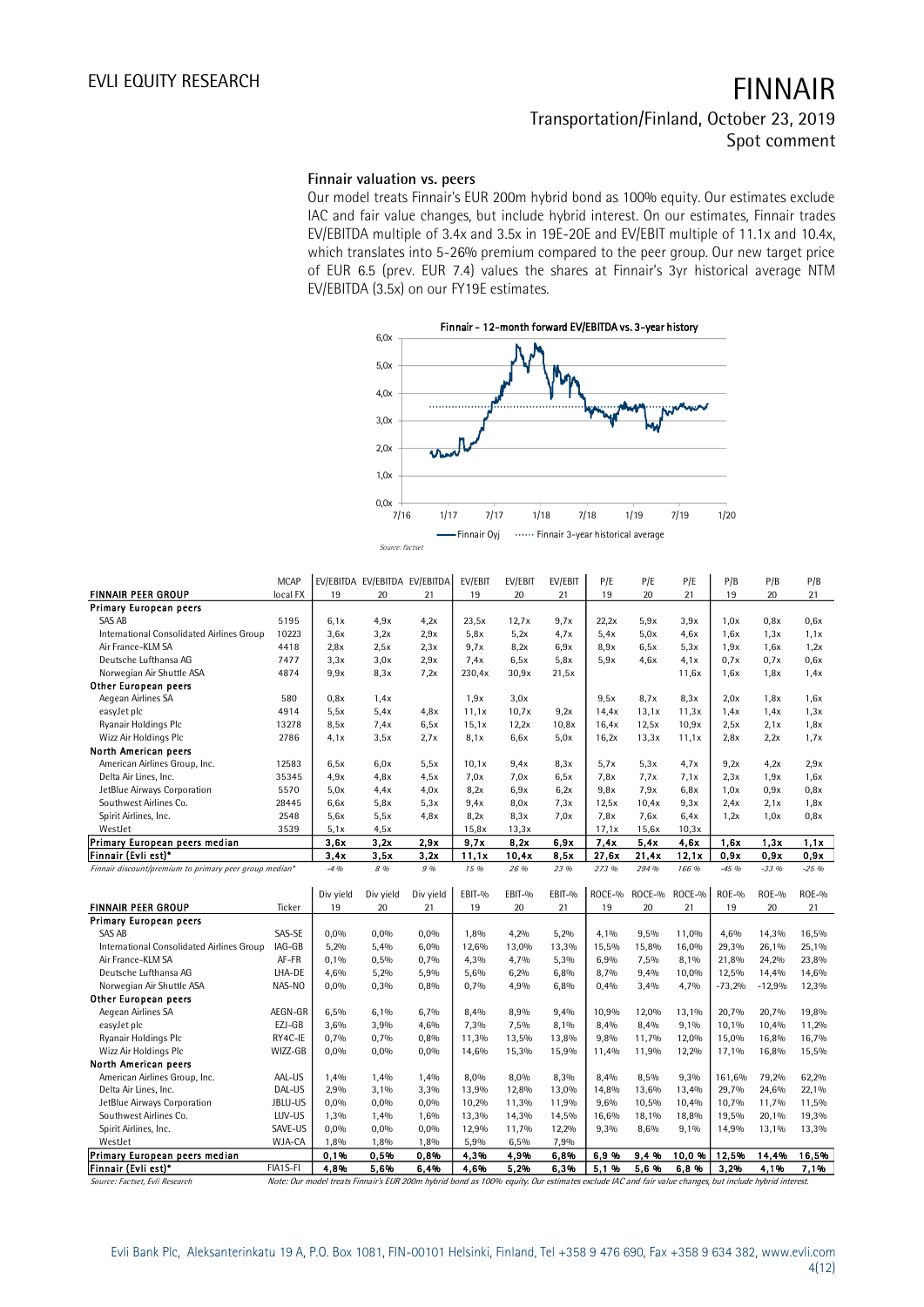# EVLI EQUITY RESEARCH **FINNAIR**

### Transportation/Finland, October 23, 2019 Spot comment

| <b>INTERIM FIGURES</b>               |        |         |         |          |          |         |        |         |         |         |          |          |
|--------------------------------------|--------|---------|---------|----------|----------|---------|--------|---------|---------|---------|----------|----------|
| EVLI ESTIMATES, EURm                 | 201801 | 201802  | 201803  | 201804   | 2018     | 201901  | 201902 | 2019Q3E | 2019Q4E | 2019E   | 2020E    | 2021E    |
| Net sales                            | 641.1  | 718.2   | 806.9   | 683.5    | 2,849.7  | 673.0   | 793.4  | 870.3   | 737.6   | 3,074.3 | 3,175.7  | 3,301.6  |
| EBITDA                               | 86.6   | 130.5   | 191.4   | 104.1    | 512.6    | 59.9    | 125.9  | 181.9   | 89.9    | 457.6   | 478.9    | 559.6    |
| EBITDA margin (%)                    | 13.5   | 18.2    | 23.7    | 15.2     | 18.0     | 8.9     | 15.9   | 20.9    | 12.2    | 14.9    | 15.1     | 16.9     |
| <b>FBIT</b>                          | 14.6   | 59.1    | 118.2   | 26.5     | 218.4    | $-16.1$ | 47.2   | 100.7   | 8.4     | 140.2   | 164.6    | 207.9    |
| EBIT margin (%)                      | 2.3    | 8.2     | 14.6    | 3.9      | 7.7      | $-2.4$  | 5.9    | 11.6    | 1.1     | 4.6     | 5.2      | 6.3      |
| Net financial items                  | $-0.1$ | $-70.1$ | $-27.8$ | $-31.0$  | $-129.0$ | $-31.0$ | $-8.8$ | $-22.9$ | $-27.0$ | $-89.7$ | $-102.2$ | $-109.8$ |
| Pre-tax profit                       | 14.5   | $-11.0$ | 90.4    | $-4.5$   | 89.4     | $-47.1$ | 38.4   | 77.8    | $-18.6$ | 50.5    | 62.3     | 98.1     |
| Tax                                  | $-3.3$ | 3.9     | $-17.6$ | $-8.6$   | $-25.6$  | 9.7     | $-7.8$ | $-14.4$ | 3.7     | $-8.8$  | $-12.5$  | $-19.6$  |
| Tax rate (%)                         | 22.8   | 35.5    | 19.5    | $-191.1$ | 28.6     | 20.6    | 20.3   | 18.5    | 20.0    | 17.4    | 20.0     | 20.0     |
| Net profit                           | 8.1    | $-10.2$ | 69.7    | $-16.2$  | 51.2     | $-40.6$ | 27.4   | 60.2    | $-18.1$ | 29.0    | 37.3     | 65.8     |
| EPS                                  | 0.06   | $-0.08$ | 0.54    | $-0.13$  | 0.40     | $-0.32$ | 0.21   | 0.47    | $-0.14$ | 0.23    | 0.29     | 0.51     |
| EPS adjusted (diluted no. of shares) | 0.06   | $-0.08$ | 0.54    | $-0.13$  | 0.40     | $-0.32$ | 0.21   | 0.47    | $-0.14$ | 0.23    | 0.29     | 0.51     |
| Dividend per share                   | 0.00   | 0.00    | 0.00    | 0.00     | 0.27     | 0.00    | 0.00   | 0.00    | 0.00    | 0.30    | 0.35     | 0.40     |
| SALES, EURm                          |        |         |         |          |          |         |        |         |         |         |          |          |
| Group total                          | 641.1  | 718.2   | 806.9   | 683.5    | 2,849.7  | 673.0   | 793.4  | 870.3   | 737.6   | 3,074.3 | 3,175.7  | 3,301.6  |
| Total                                | 641.1  | 718.2   | 806.9   | 683.5    | 2,849.7  | 673.0   | 793.4  | 870.3   | 737.6   | 3,074.3 | 3,175.7  | 3,301.6  |
| SALES GROWTH, Y/Y %                  |        |         |         |          |          |         |        |         |         |         |          |          |
| Group total                          | 15.6   | 13.4    | 9.7     | 5.9      | 11.0     | 5.0     | 10.5   | 7.9     | 7.9     | 7.9     | 3.3      | $4.0$    |
| Total                                | 15.6   | 13.4    | 9.7     | 5.9      | 11.0     | 5.0     | 10.5   | 7.9     | 7.9     | 7.9     | 3.3      | 4.0      |
| EBIT, EURm                           |        |         |         |          |          |         |        |         |         |         |          |          |
| Group total                          | 14.6   | 59.1    | 118.2   | 26.5     | 218.4    | $-16.1$ | 47.2   | 100.7   | 8.4     | 140.2   | 164.6    | 207.9    |
| Total                                | 14.6   | 59.1    | 118.2   | 26.5     | 218.4    | $-16.1$ | 47.2   | 100.7   | 8.4     | 140.2   | 164.6    | 207.9    |
| EBIT margin, %                       |        |         |         |          |          |         |        |         |         |         |          |          |
| Group total                          | 2.3    | 8.2     | 14.6    | 3.9      | 7.7      | $-2.4$  | 5.9    | 11.6    | 1.1     | 4.6     | 5.2      | 6.3      |
| Total                                | 2.3    | 8.2     | 14.6    | 3.9      | 7.7      | $-2.4$  | 5.9    | 11.6    | 1.1     | 4.6     | 5.2      | 6.3      |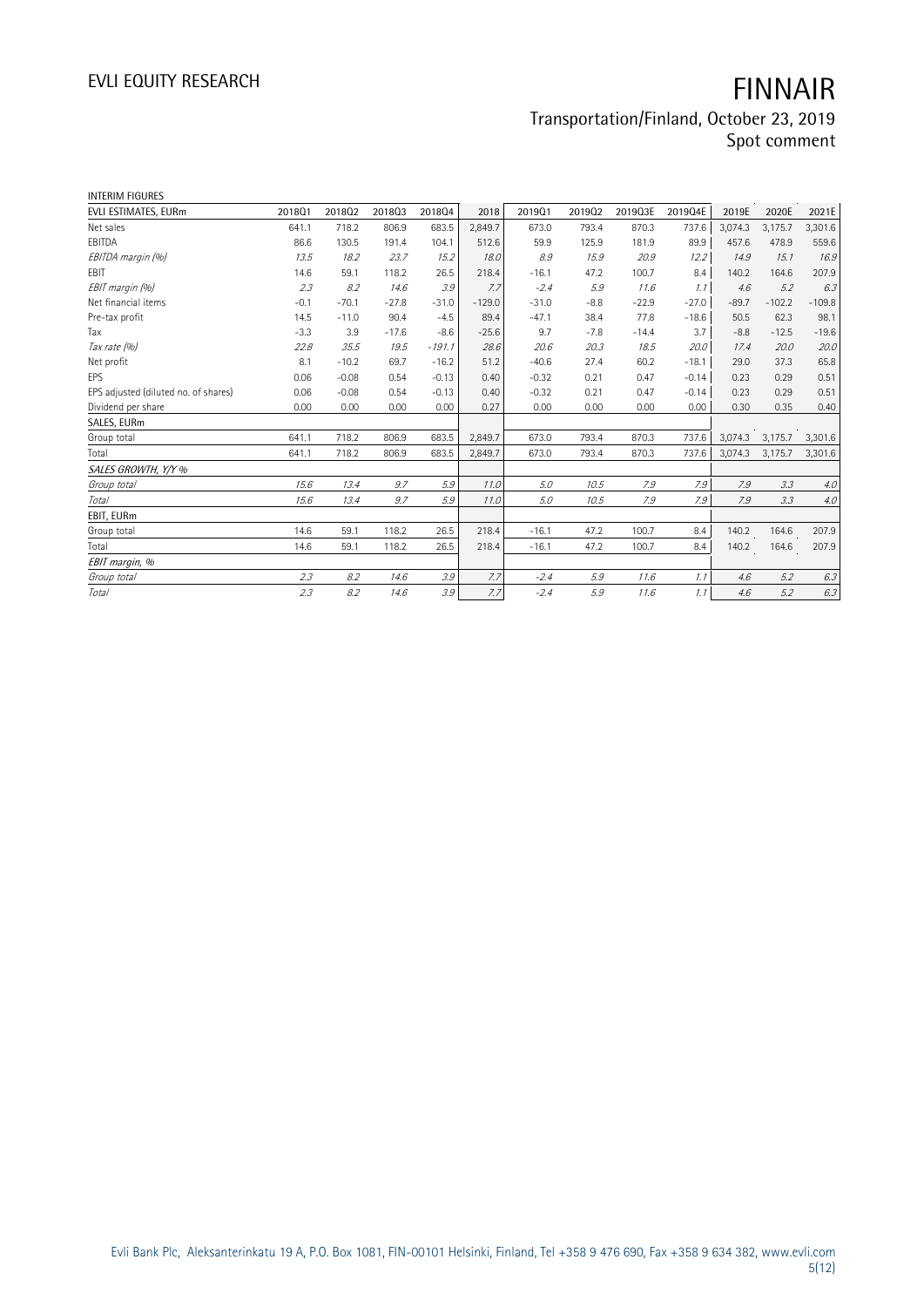# EVLI EQUITY RESEARCH **FINNAIR**

# Transportation/Finland, October 23, 2019

Spot comment

| <b>INCOME STATEMENT, EURm</b>            | 2014           | 2015           | 2016                | 2017         | 2018           | 2019E        | 2020E               | 2021E               |
|------------------------------------------|----------------|----------------|---------------------|--------------|----------------|--------------|---------------------|---------------------|
| Sales                                    | 2,284.5        | 2,254.5        | 2,316.8             | 2,568.4      | 2,849.7        | 3,074.3      | 3,175.7             | 3,301.6             |
| Sales growth (%)                         | $-4.8$         | $-1.3$         | 2.8                 | 10.9         | 11.0           | 7.9          | 3.3                 | 4.0                 |
| EBITDA                                   | 97.8           | 131.8          | 161.0               | 299.6        | 512.6          | 457.6        | 478.9               | 559.6               |
| EBITDA margin (%)                        | 4.3            | 5.8            | 6.9                 | 11.7         | 18.0           | 14.9         | 15.1                | 16.9                |
| Depreciation                             | $-134.3$       | $-108.1$       | $-105.8$            | $-129.2$     | $-294.2$       | $-187.9$     | $-196.8$            | $-233.5$            |
| EBITA                                    | $-36.5$        | 23.7           | 55.2                | 170.4        | 218.4          | 140.2        | 164.6               | 207.9               |
| Goodwill amortization / writedown        | 0.0            | 0.0            | 0.0                 | 0.0          | 0.0            | 0.0          | 0.0                 | 0.0                 |
| EBIT                                     | $-36.5$        | 23.7           | 55.2                | 170.4        | 218.4          | 140.2        | 164.6               | 207.9               |
| EBIT margin (%)                          | $-1.6$         | 1.1            | 2.4                 | 6.6          | 7.7            | 4.6          | 5.2                 | 6.3                 |
| Reported EBIT                            | $-36.5$        | 12.4           | 53.8                | 169.5        | 218.3          | 139.6        | 164.6               | 207.9               |
| EBIT margin (reported) (%)               | $-1.6$         | 0.6            | 2.3                 | 6.6          | 7.7            | 4.5          | 5.2                 | 6.3                 |
| Net financials                           | $-26.6$        | $-8.3$         | $-10.5$             | $-13.7$      | $-129.0$       | $-89.7$      | $-102.2$            | $-109.8$            |
| Pre-tax profit                           | $-63.1$        | 15.4           | 44.7                | 156.7        | 89.4           | 50.5         | 62.3                | 98.1                |
| Taxes                                    | 12.6           | $-3.1$         | $-8.9$              | $-31.3$      | $-25.6$        | $-8.8$       | $-12.5$             | $-19.6$             |
| Minority shares                          | $-0.2$         | 0.0            | 0.0                 | 0.0          | 0.0            | 0.0          | 0.0                 | 0.0                 |
| Net profit                               | $-50.7$        | $-17.8$        | 19.4                | 111.9        | 51.1           | 28.4         | 37.3                | 65.8                |
| Cash NRIs                                | 0.0            | $-11.3$        | $-1.4$              | $-0.9$       | $-0.1$         | $-0.6$       | 0.0                 | 0.0                 |
| Non-cash NRIs                            | 0.0            | 0.0            | 0.0                 | 0.0          | 0.0            | 0.0          | 0.0                 | 0.0                 |
| <b>BALANCE SHEET, EURm</b>               |                |                |                     |              |                |              |                     |                     |
| Assets                                   |                |                |                     |              |                |              |                     |                     |
| Fixed assets                             | 1,053          | 957            | 1,189               | 1,446        | 1,547          | 1,809        | 1,952               | 2,008               |
| Goodwill                                 | $\overline{0}$ | 0              | $\overline{0}$      | $\mathbf 0$  | $\overline{0}$ | $\mathbf 0$  | 0                   | $\overline{0}$      |
| Right of use assets                      | $\mathbf 0$    | $\mathbf 0$    | $\mathsf{O}\xspace$ | $\mathbf 0$  | 999            | 784          | 788                 | 819                 |
| Inventory                                | 15             | 12             | 15                  | 17           | 121            | 130          | 135                 | 140                 |
| Receivables                              | 358            | 364            | 512                 | 460          | 210            | 222          | 228                 | 235                 |
| Liquid funds                             | 426            | 708            | 814                 | 965          | 1,067          | 1,151        | 1,189               | 1,237               |
| Total assets                             | 1,885          | 2,050          | 2,529               | 2,887        | 3,944          | 4,097        | 4,291               | 4,438               |
| Liabilities                              |                |                |                     |              |                |              |                     |                     |
| Shareholder's equity                     | 514            | 727            | 857                 | 1,016        | 918            | 912          | 910                 | 931                 |
| Minority interest                        | $\mathbf{1}$   | $\overline{0}$ | $\mathsf{O}\xspace$ | $\mathbf 0$  | $\mathbf 0$    | $\mathbf 0$  | $\mathbf 0$         | $\mathbf 0$         |
| Convertibles                             | $\overline{0}$ | $\mathbf 0$    | $\mathbf 0$         | $\mathbf 0$  | $\mathbf 0$    | 0            | $\mathbf 0$         | $\mathsf{O}\xspace$ |
| Lease liabilities                        | $\overline{0}$ | $\overline{0}$ | $\overline{0}$      | $\mathbf{0}$ | 1,159          | 784          | 788                 | 819                 |
| Deferred taxes                           | $\mathbf 0$    | $\mathbf 0$    | 33                  | 74           | 48             | 48           | 48                  | 48                  |
| Interest bearing debt                    | 428            | 346            | 718                 | 719          | 615            | 1,128        | 1,309               | 1,392               |
| Non-interest bearing current liabilities | 601            | 682            | 519                 | 566          | 285            | 308          | 318                 | 331                 |
| Other interest-free debt                 | 246            | 201            | 339                 | 428          | 811            | 811          | 811                 | 811                 |
| <b>Total liabilities</b>                 | 1,885          | 2,050          | 2,529               | 2,887        | 3,944          | 4,097        | 4,291               | 4,438               |
| CASH FLOW, EURm                          |                |                |                     |              |                |              |                     |                     |
| + EBITDA                                 | 98             | 132            | 161                 | 300          | 513            | 458          | 479                 | 560                 |
| - Net financial items                    | $-27$          | $-8$           | $-10$               | $-14$        | $-129$         | $-90$        | $-102$              | $-110$              |
| - Taxes                                  | $\overline{0}$ | $\mathbf 0$    | 33                  | $-1$         | $-52$          | -9           | $-12$               | $-20$               |
| - Increase in Net Working Capital        | $-33$          | 43             | 56                  | 57           | 50             | $\mathbf{1}$ | $\mathbf 0$         | $\overline{1}$      |
| $+/-$ Other                              | $-33$          | $-2$           | $-28$               | 29           | $-91$          | $-13$        | $-13$               | $-13$               |
| = Cash flow from operations              | 5              | 164            | 211                 | 371          | 291            | 347          | 352                 | 418                 |
| - Capex                                  | $-146$         | $-81$          | -486                | $-394$       | $-320$         | $-365$       | $-461$              | $-439$              |
| - Acquisitions                           | $\mathbf 0$    | $\mathbf 0$    | $\mathsf{O}\xspace$ | $\mathbf 0$  | $\mathbf 0$    | $\mathbf 0$  | $\mathbf 0$         | $\mathbb O$         |
| + Divestments                            | 268            | 448            | 153                 | 157          | 214            | $\mathbf 0$  | $\mathbf 0$         | $\mathbb O$         |
| = Free cash flow                         | 126            | 531            | $-122$              | 135          | 185            | $-18$        | $-109$              | $-21$               |
| +/- New issues/buybacks                  | 143            | 231            | 110                 | 60           | $-110$         | $\mathbf 0$  | $\mathsf{O}\xspace$ | $\mathsf{O}\xspace$ |
| - Paid dividend                          | $\mathbf 0$    | 0              | 0                   | $-13$        | $-38$          | $-35$        | $-38$               | $-45$               |
| $+/-$ Other                              | $-46$          | $-480$         | 117                 | $-30$        | 66             | 137          | 186                 | 113                 |
| Change in cash                           | 223            | 282            | 105                 | 151          | 103            | 84           | 38                  | 47                  |
|                                          |                |                |                     |              |                |              |                     |                     |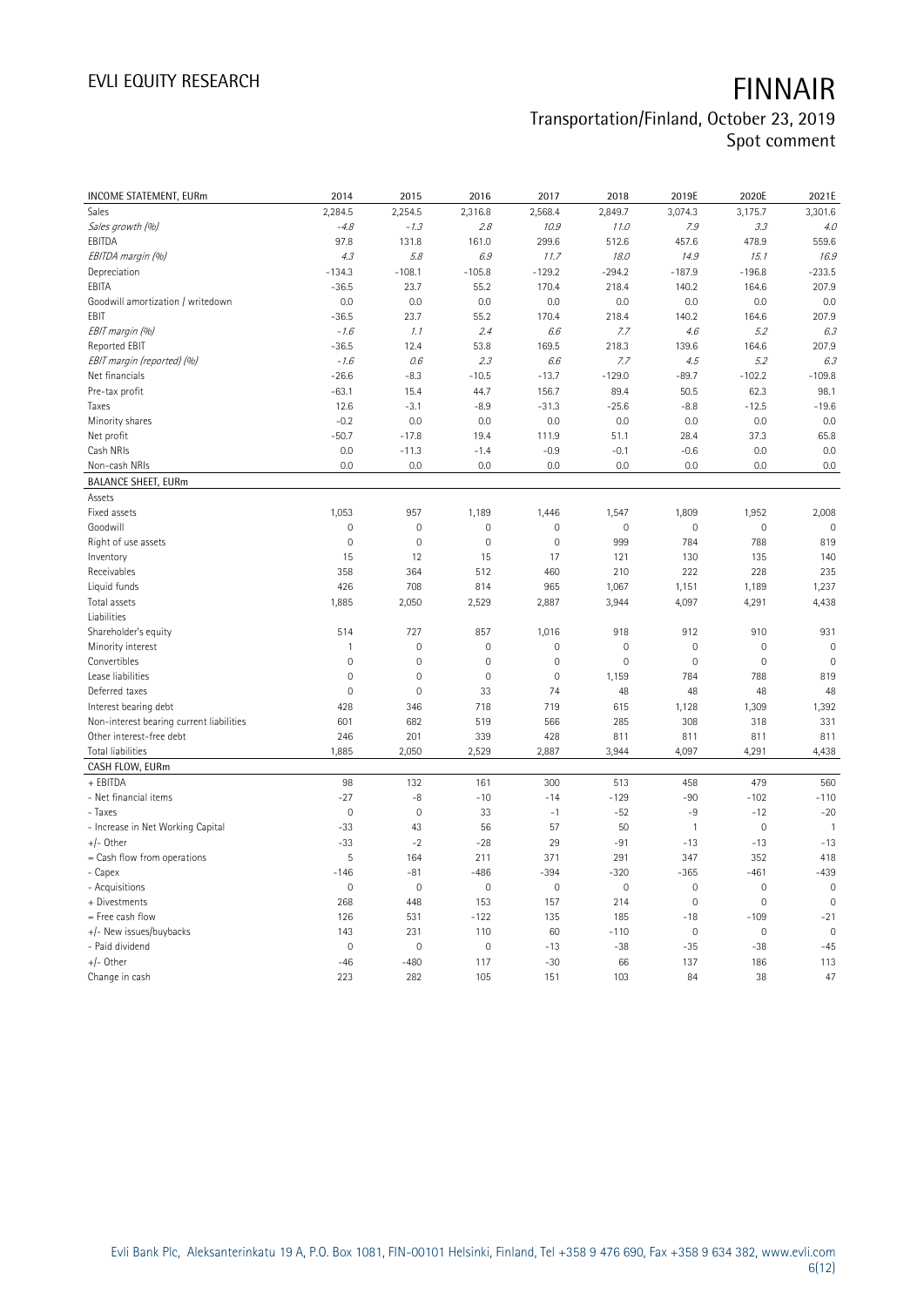| <b>KEY FIGURES</b>                             | 2015            | 2016            | 2017            | 2018         | 2019E        | 2020E         | 2021E         |
|------------------------------------------------|-----------------|-----------------|-----------------|--------------|--------------|---------------|---------------|
| M-cap                                          | 694             | 516             | 1,643           | 908          | 796          | 796           | 796           |
| Net debt (excl. convertibles)                  | $-362$          | $-96$           | $-246$          | 707          | 760          | 908           | 974           |
| Enterprise value                               | 332             | 420             | 1,397           | 1,615        | 1,556        | 1,703         | 1,769         |
| Sales                                          | 2,255           | 2,317           | 2,568           | 2,850        | 3,074        | 3,176         | 3,302         |
| EBITDA                                         | 132             | 161             | 300             | 513          | 458          | 479           | 560           |
| EBIT                                           | 24              | 55              | 170             | 218          | 140          | 165           | 208           |
| Pre-tax                                        | 15              | 45              | 157             | 89           | 51           | 62            | 98            |
| Earnings                                       | $-6$            | 21              | 113             | 51           | 29           | 37            | 66            |
| Equity book value (excl. minorities)           | 727             | 857             | 1,016           | 918          | 912          | 910           | 931           |
| Valuation multiples                            |                 |                 |                 |              |              |               |               |
| EV/sales                                       | 0.1             | 0.2             | 0.5             | 0.6          | 0.5          | 0.5           | 0.5           |
| EV/EBITDA                                      | 2.5             | 2.6             | 4.7             | 3.2          | 3.4          | 3.6           | 3.2           |
| EV/EBITA                                       | 14.0            | 7.6             | 8.2             | 7.4          | 11.1         | 10.4          | 8.5           |
| EV/EBIT                                        | 14.0            | 7.6             | 8.2             | 7.4          | 11.1         | 10.4          | 8.5           |
| EV/OCF                                         | 2.0             | 2.0             | 3.8             | 5.6          | 4.5          | 4.8           | 4.2           |
| EV/FCFF                                        | 1.5             | $-1.4$          | 6.6             | 9.3          | $-53.3$      | 18.1          | 8.2           |
| P/FCFE                                         | 1.3             | $-4.2$          | 12.2            | 4.9          | $-43.9$      | $-7.3$        | $-37.4$       |
| P/E                                            | $-107.2$        | 24.9            | 14.6            | 17.7         | 27.5         | 21.4          | 12.1          |
| P/B                                            | 1.0             | 0.6             | 1.6             | 1.0          | 0.9          | 0.9           | 0.9           |
| Target EV/EBITDA                               | 0.0             | 0.0             | 0.0             | 0.0          | 3.5          | 3.6           | 3.2           |
| Target EV/EBIT                                 | 0.0             | 0.0             | 0.0             | $O.O$        | 11.4         | 10.6          | 8.7           |
| Target EV/FCF                                  | 0.0             | 0.0             | 0.0             | 0.0          | $-87.9$      | $-15.9$       | $-84.8$       |
| Target P/B                                     | 0.0             | 0.0             | O.O             | O.O          | 0.9          | 0.9           | 0.9           |
| Target P/E                                     | 0.0             | 0.0             | $0.0$           | 0.0          | 28.8         | 22.3          | 12.6          |
| Per share measures                             |                 |                 |                 |              |              |               |               |
|                                                |                 |                 |                 |              |              |               |               |
|                                                |                 |                 |                 |              |              |               |               |
| Number of shares                               | 128,136         | 128,136         | 128,136         | 128,136      | 128,136      | 128,136       | 128,136       |
| Number of shares (diluted)<br>EPS              | 128,136         | 128,136         | 128,136         | 128,136      | 128,136      | 128,136       | 128,136       |
|                                                | $-0.05$         | 0.16            | 0.88            | 0.40         | 0.23         | 0.29          | 0.51          |
| Operating cash flow per share                  | 1.28            | 1.65            | 2.90            | 2.27         | 2.71         | 2.75          | 3.26          |
| Free cash flow per share                       | 4.15            | $-0.95$         | 1.05            | 1.45         | $-0.14$      | $-0.85$       | $-0.17$       |
| Book value per share                           | 5.68            | 6.69            | 7.93            | 7.17         | 7.11         | 7.11          | 7.27          |
| Dividend per share                             | 0.00<br>0.0     | 0.10            | 0.30            | 0.27         | 0.30         | 0.35<br>120.3 | 0.40<br>77.8  |
| Dividend payout ratio, %                       | 0.0             | 61.7<br>2.5     | 34.1<br>2.3     | 68.6<br>3.9  | 132.8<br>4.8 |               | 6.4           |
| Dividend yield, %                              |                 |                 |                 | 20.4         |              | 5.6           |               |
| FCF yield, %                                   | 76.5            | $-23.5$         | 8.2             |              | $-2.3$       | $-13.7$       | $-2.7$        |
| Efficiency measures                            |                 |                 |                 |              |              |               |               |
| ROE                                            | $-1.0$          | 2.6             | 12.0            | 5.3          | 3.2          | 4.1           | 7.1           |
| ROCE                                           | 2.4             | 4.2             | 10.3            | 9.9          | 5.1          | 5.6           | $6.8\,$       |
| Financial ratios                               |                 |                 |                 |              |              |               |               |
| Inventories as % of sales                      | 0.5             | 0.6             | 0.7             | 4.2          | 4.2          | 4.2           | 4.2           |
| Receivables as % of sales                      | 16.2            | 22.1            | 17.9            | 7.4          | 7.2          | 7.2           | 7.1           |
| Non-interest bearing liabilities as % of sales | 30.3            | 22.4            | 22.0            | 10.0         | 10.0         | 10.0          | 10.0          |
| NWC/sales, %                                   | $-21.6$         | $-12.7$         | $-18.7$         | $-26.3$      | $-24.4$      | $-23.6$       | $-22.7$       |
| Operative CAPEX/sales, %                       | 3.6             | 21.0            | 15.3            | 11.2         | 11.9         | 14.5          | 13.3          |
| CAPEX/sales (incl. acquisitions), %            | 3.6             | 21.0            | 15.3            | 11.2         | 11.9         | 14.5          | 13.3          |
| FCFF/EBITDA                                    | 1.6             | $-1.8$          | 0.7             | 0.3          | $-0.1$       | 0.2           | 0.4           |
| Net debt/EBITDA, book-weighted                 | $-2.7$          | $-0.6$          | $-0.8$          | 1.4          | 1.7          | 1.9           | 1.7           |
| Debt/equity, market-weighted                   | 0.5             | 1.4             | 0.4             | 0.7          | 1.4          | 1.6           | 1.7           |
| Equity ratio, book-weighted<br>Gearing, %      | 40.6<br>$-49.8$ | 37.8<br>$-11.2$ | 39.1<br>$-24.2$ | 25.4<br>77.0 | 24.3<br>83.4 | 23.2<br>99.7  | 22.9<br>104.5 |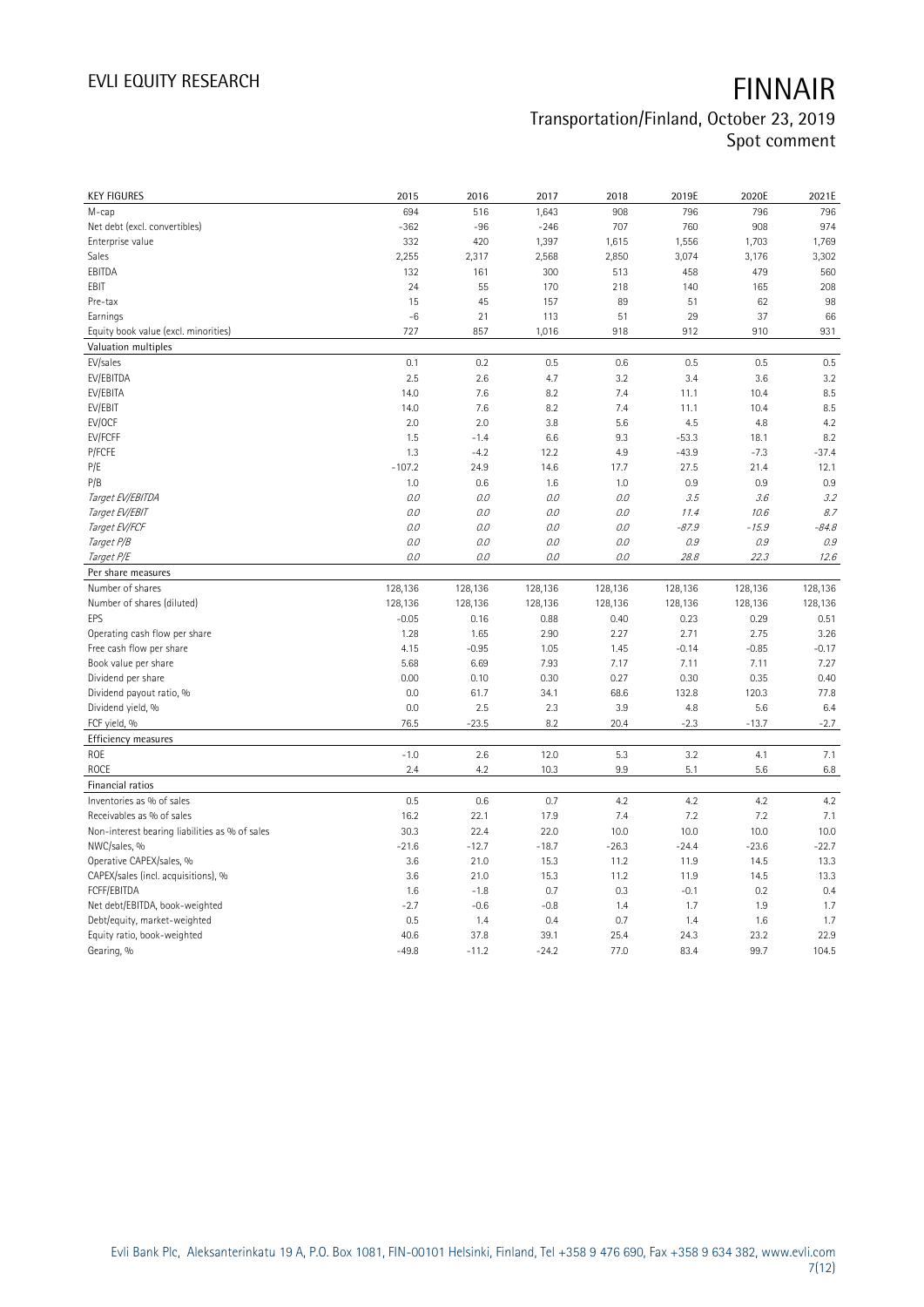| <b>OWNERSHIP STRUCTURE</b>                 | <b>SHARES</b>                              | <b>EURm</b> | 0/0   |
|--------------------------------------------|--------------------------------------------|-------------|-------|
| Prime Minister's Office                    | 71,515,426                                 | 444.111     | 55.8% |
| The Local Government Pensions Institution  | 6,250,875                                  | 38.818      | 4.9%  |
| Ilmarinen Mutual Pension Insurance Company | 3,203,403                                  | 19.893      | 2.5%  |
| Tiiviste-Group Oy                          | 2,150,000                                  | 13.351      | 1.7%  |
| The State Pension Fund                     | 1,700,000                                  | 10.557      | 1.3%  |
| Oy Etra Invest Ab                          | 1,000,000                                  | 6.210       | 0.8%  |
| Veritas Pension Insurance Company Ltd.     | 830,028                                    | 5.154       | 0.6%  |
| Laakkonen Mikko Kalervo                    | 740,000                                    | 4.595       | 0.6%  |
| Evli Finland Select Investment Fund        | 675,000                                    | 4.192       | 0.5%  |
| Ten largest                                | 88,064,732                                 | 546.882     | 69%   |
| Residual                                   | 40,071,383                                 | 248.843     | 31%   |
| Total                                      | 128, 136, 115                              | 795.725     | 100%  |
|                                            |                                            |             |       |
| <b>EARNINGS CALENDAR</b>                   |                                            |             |       |
| February 07, 2020                          | FY 2019 Results                            |             |       |
| April 29, 2020                             | Q1 report                                  |             |       |
| July 17, 2020                              | Q2 report                                  |             |       |
| October 28, 2020                           | Q3 report                                  |             |       |
| <b>OTHER EVENTS</b>                        |                                            |             |       |
| November 12, 2019                          | CMD                                        |             |       |
| COMPANY MISCELLANEOUS                      |                                            |             |       |
| CEO: Topi Manner                           | Tietotie 9, 01053 FINNAIR (VANTAA AIRPORT) |             |       |
| CFO: Mika Stirkkinen                       | Tel: +358 9 818 2780                       |             |       |
| IR: Mari Reponen                           |                                            |             |       |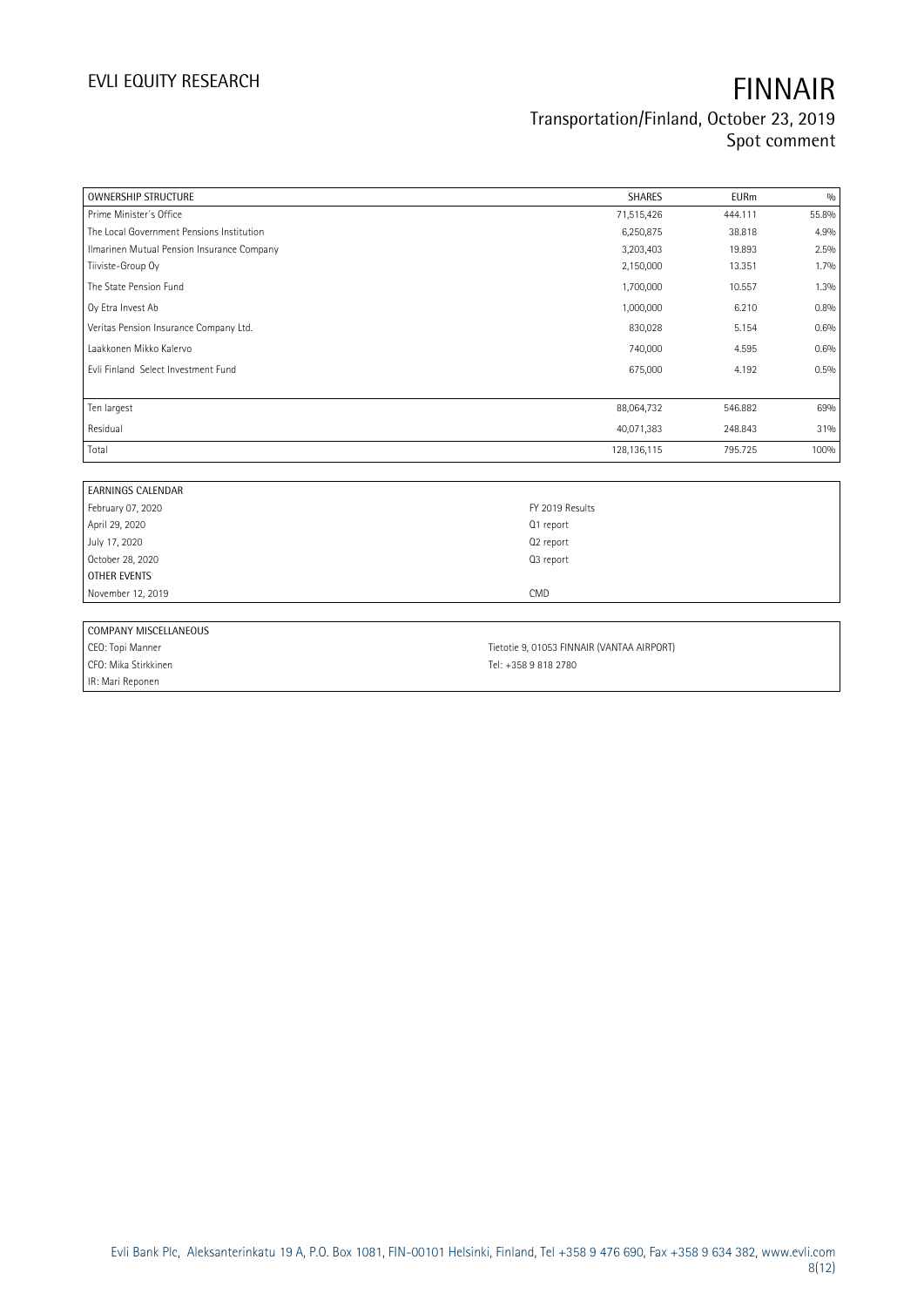DEFINITIONS

| P/E                                                                                                                                       | EPS                                                                      |
|-------------------------------------------------------------------------------------------------------------------------------------------|--------------------------------------------------------------------------|
| Price per share                                                                                                                           | Profit before extraord. items and taxes-income taxes + minority interest |
| Earnings per share                                                                                                                        | Number of shares                                                         |
|                                                                                                                                           |                                                                          |
| P/BV                                                                                                                                      | <b>DPS</b>                                                               |
| Price per share                                                                                                                           | Dividend for the financial period per share                              |
| Shareholders' equity + taxed provisions per share                                                                                         |                                                                          |
|                                                                                                                                           |                                                                          |
| Market cap                                                                                                                                | OCF (Operating cash flow)                                                |
|                                                                                                                                           |                                                                          |
| Price per share * Number of shares                                                                                                        | EBITDA - Net financial items - Taxes - Increase in working               |
|                                                                                                                                           | capital - Cash NRIs ± Other adjustments                                  |
|                                                                                                                                           |                                                                          |
| EV (Enterprise value)                                                                                                                     | FCF (Free cash flow)                                                     |
|                                                                                                                                           |                                                                          |
| Market cap + net debt + minority interest at market value -                                                                               | Operating cash flow - operative CAPEX - acquisitions + divestments       |
| share of associated companies at market value                                                                                             |                                                                          |
|                                                                                                                                           |                                                                          |
| EV/Sales                                                                                                                                  | FCF yield, %                                                             |
|                                                                                                                                           |                                                                          |
| Enterprise value                                                                                                                          | Free cash flow                                                           |
| <b>Sales</b>                                                                                                                              | Market cap                                                               |
| EV/EBITDA                                                                                                                                 | Operative CAPEX/sales                                                    |
|                                                                                                                                           |                                                                          |
| Enterprise value                                                                                                                          | Capital expenditure - divestments - acquisitions                         |
| Earnings before interest, tax, depreciation and amortization                                                                              | Sales                                                                    |
| EV/EBIT                                                                                                                                   | Net working capital                                                      |
|                                                                                                                                           |                                                                          |
| Enterprise value                                                                                                                          | Current assets - current liabilities                                     |
| Operating profit                                                                                                                          |                                                                          |
|                                                                                                                                           |                                                                          |
| Net debt                                                                                                                                  | Capital employed/Share                                                   |
|                                                                                                                                           |                                                                          |
| Interest bearing debt - financial assets                                                                                                  | Total assets - non-interest bearing debt<br>Number of shares             |
|                                                                                                                                           |                                                                          |
| Total assets                                                                                                                              | Gearing                                                                  |
| Balance sheet total                                                                                                                       |                                                                          |
|                                                                                                                                           | Net debt<br>Equity                                                       |
|                                                                                                                                           |                                                                          |
| Div yield, %                                                                                                                              | Debt/Equity, %                                                           |
|                                                                                                                                           |                                                                          |
| Dividend per share                                                                                                                        | Interest bearing debt                                                    |
| Price per share                                                                                                                           | Shareholders' equity + minority interest + taxed provisions              |
|                                                                                                                                           |                                                                          |
| Payout ratio, %                                                                                                                           | Equity ratio, %                                                          |
|                                                                                                                                           |                                                                          |
| Total dividends                                                                                                                           | Shareholders' equity $+$ minority interest $+$ taxed provisions          |
| Earnings before extraordinary items and taxes - income taxes + minority interest                                                          | Total assets - interest-free loans                                       |
|                                                                                                                                           |                                                                          |
| ROCE, %                                                                                                                                   | CAGR, %                                                                  |
|                                                                                                                                           |                                                                          |
|                                                                                                                                           |                                                                          |
| Profit before extraordinary items + interest expenses+ other financial costs<br>Balance sheet total - non-interest bearing debt (average) | Cumulative annual growth rate = Average growth per year                  |
|                                                                                                                                           |                                                                          |
| ROE, %                                                                                                                                    |                                                                          |
|                                                                                                                                           |                                                                          |
| Profit before extraordinary items and taxes - income taxes                                                                                |                                                                          |
| Shareholder's equity + minority interest + taxed provisions (average)                                                                     |                                                                          |
|                                                                                                                                           |                                                                          |
|                                                                                                                                           |                                                                          |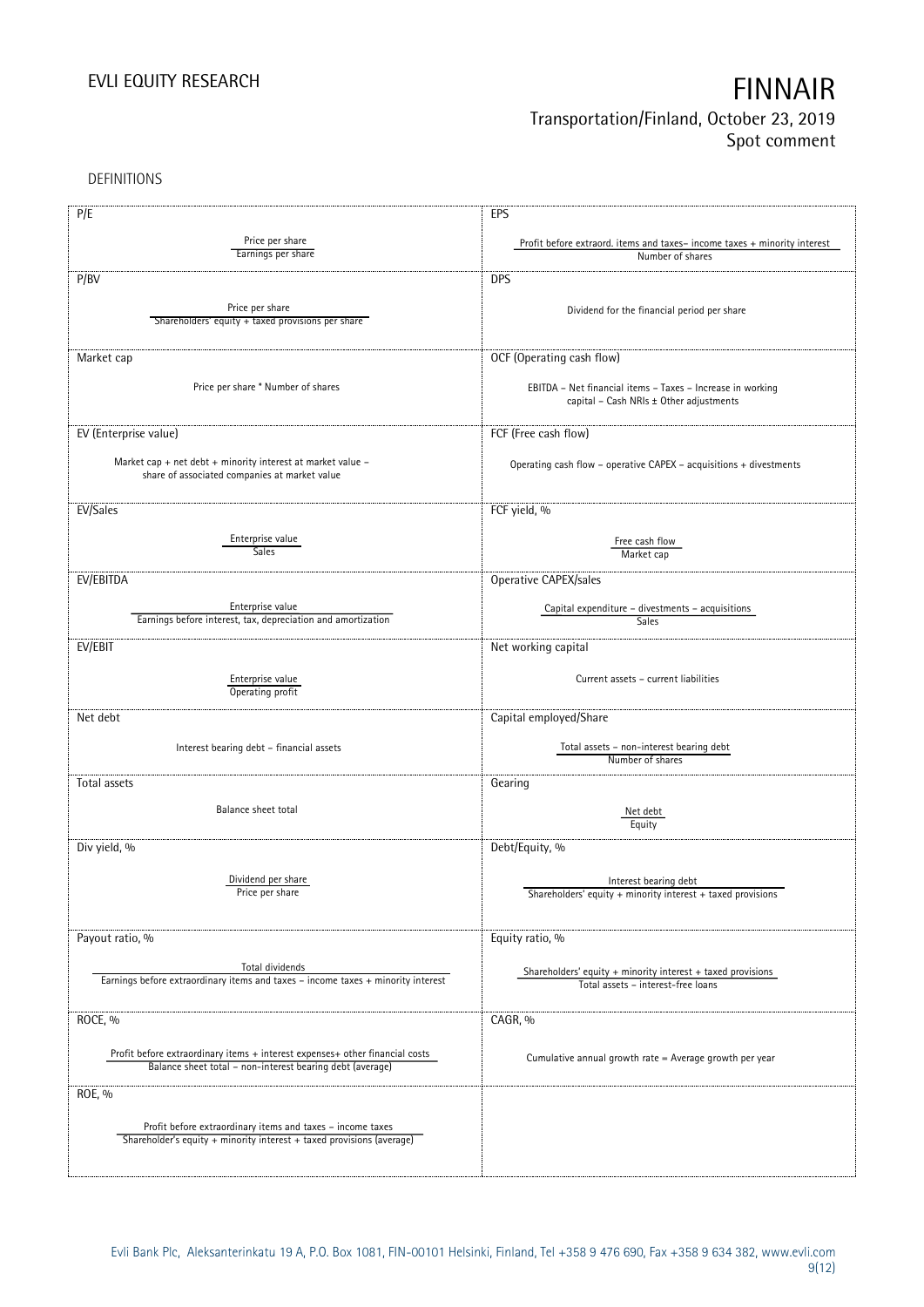### Important Disclosures

Evli Research Partners Plc ("ERP") uses 12-month target prices. Target prices are defined by utilizing analytical techniques based on financial theory including (but not limited to) discounted cash flow analysis and comparative valuation. The selection of valuation methods depends on different circumstances. Target prices may be altered on the basis of new information coming to light in the underlying company or changes in interest rates, changes in foreign exchange rates, other securities prices or market indices or outlook for the aforementioned factors or other factors that may change the conditions of financial markets. Recommendations and changes by analysts are available at [Analysts' recommendations](https://research.evli.com/JasperAllModels.action?authParam=key;461&authParam=x;G3rNagWrtf7K&authType=3) and ratings revisions.

Investment recommendations are defined as follows:

| Target price compared to share price | Recommendation                |
|--------------------------------------|-------------------------------|
| $<-10.96$                            | <b>SFII</b>                   |
| $-10 - (+10)$ %                      | H <sub>O</sub> I <sub>D</sub> |
| $> 10\%$                             | <b>BUY</b>                    |

ERP's investment recommendation of the analyzed company is updated at least 2 timer per year.



The graph above shows the distribution of ERP's recommendations of companies under coverage in 1st of February 2019. If recommendation is not given, it is not mentioned here.

### Name(s) of the analyst(s): Rissanen

This research report has been prepared by Evli Research Partners Plc ("ERP" or "Evli Research"). ERP is a subsidiary of Evli Bank Plc. Production of the investment recommendation has been concluded on [23.10.2019, 8:45]. This report has been published on [23.10.2019, 9:15].

None of the analysts contributing to this report, persons under their guardianship or corporations under their control have a position in the shares of the company or related securities.

The date and time for any price of financial instruments mentioned in the recommendation refer to the previous trading day's closing price(s) unless otherwise stated in the report.

Each analyst responsible for the content of this report assures that the expressed views accurately reflect the personal views of each analyst on the covered companies and securities. Each analyst assures that (s)he has not been, nor are or will be, receiving direct or indirect compensation related to the specific recommendations or views contained in this report.

Companies in the Evli Group, affiliates or staff of companies in the Evli Group, may perform services for, solicit business from, hold long or short positions in, or otherwise be interested in the investments (including derivatives) of any company mentioned in the publication or report.

Neither ERP nor any company within the Evli Group have managed or co-managed a public offering of the company's securities during the last 12 months prior to, received compensation for investment banking services from the company during the last 12 months prior to the publication of the research report.

ERP has signed an agreement with the issuer of the financial instruments mentioned in the recommendation, which includes production of research reports. This assignment has a limited economic and financial impact on ERP and/or Evli. Under the assignment ERP performs services including, but not limited to, arranging investor meetings or –events, investor relations communication advisory and production of research material.

ERP or another company within the Evli Group does not have an agreement with the company to perform market making or liquidity providing services. months prior to, received compensation for investment banking services from the company during the last 12 months prior to the publication of the. For the prevention and avoidance of conflicts of interests with respect to this report, there is an information barrier (Chinese wall) between Investment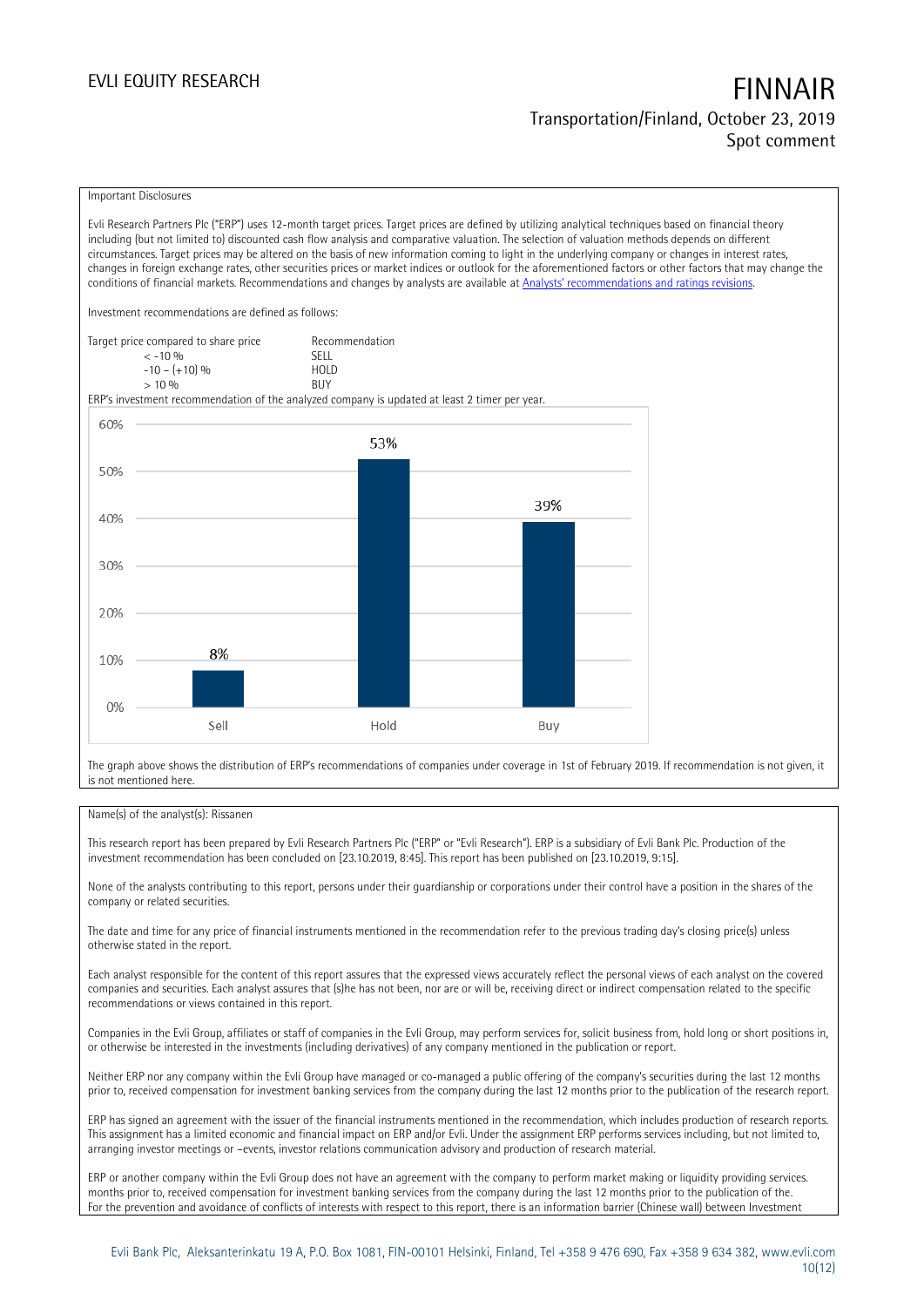Research and Corporate Finance units concerning unpublished investment banking services to the company. The remuneration of the analyst(s) is not tied directly or indirectly to investment banking transactions or other services performed by Evli Bank Plc or any company within Evli Group.

This report has not been disclosed to the company prior to its dissemination.

This report is provided and intended for informational purposes only and may not be used or considered under any circumstances as an offer to sell or buy any securities or as advice to trade any securities.

This report is based on sources ERP considers to be correct and reliable. The sources include information providers Reuters and Bloomberg, stock-exchange releases from the companies and other company news, Statistics Finland and articles in newspapers and magazines. However, ERP does not guarantee the materialization, correctness, accuracy or completeness of the information, opinions, estimates or forecasts expressed or implied in the report. In addition, circumstantial changes may have an influence on opinions and estimates presented in this report. The opinions and estimates presented are valid at the moment of their publication and they can be changed without a separate announcement. Neither ERP nor any company within the Evli Group are responsible for amending, correcting or updating any information, opinions or estimates contained in this report. Neither ERP nor any company within the Evli Group will compensate any direct or consequential loss caused by or derived from the use of the information represented in this publication.

All information published in this report is for the original recipient's private and internal use only. ERP reserves all rights to the report. No part of this publication may be reproduced or transmitted in any form or by any means, electronic, mechanical, photocopying, recording or otherwise, or stored in any retrieval system of any nature, without the written permission of ERP.

This report or its copy may not be published or distributed in Australia, Canada, Hong Kong, Japan, New Zealand, Singapore or South Africa. The publication or distribution of this report in certain other jurisdictions may also be restricted by law. Persons into whose possession this report comes are required to inform themselves about and to observe any such restrictions.

Evli Bank Plc is not registered as a broker-dealer with the U. S. Securities and Exchange Commission ("SEC"), and it and its analysts are not subject to SEC rules on securities analysts' certification as to the currency of their views reflected in the research report. Evli Bank is not a member of the Financial Industry Regulatory Authority ("FINRA"). It and its securities analysts are not subject to FINRA's rules on Communications with the Public and Research Analysts and Research Reports and the attendant requirements for fairness, balance and disclosure of potential conflicts of interest. This research report is only being offered in U.S. by Auerbach Grayson & Company, LLC (Auerbach Grayson) to Major U.S. Institutional Investors and is not available to, and should not be used by, any U.S. person or entity that is not a Major U.S. Institutional Investor. Auerbach Grayson is a broker-dealer registered with the U.S. Securities and Exchange Commission and is a member of the FINRA. U.S. entities seeking more information about any of the issuers or securities discussed in this report should contact Auerbach Grayson. The securities of non-U.S. issuers may not be registered with or subject to SEC reporting and other requirements.

ERP is not a supervised entity but its parent company Evli Bank Plc is supervised by the Finnish Financial Supervision Authority.